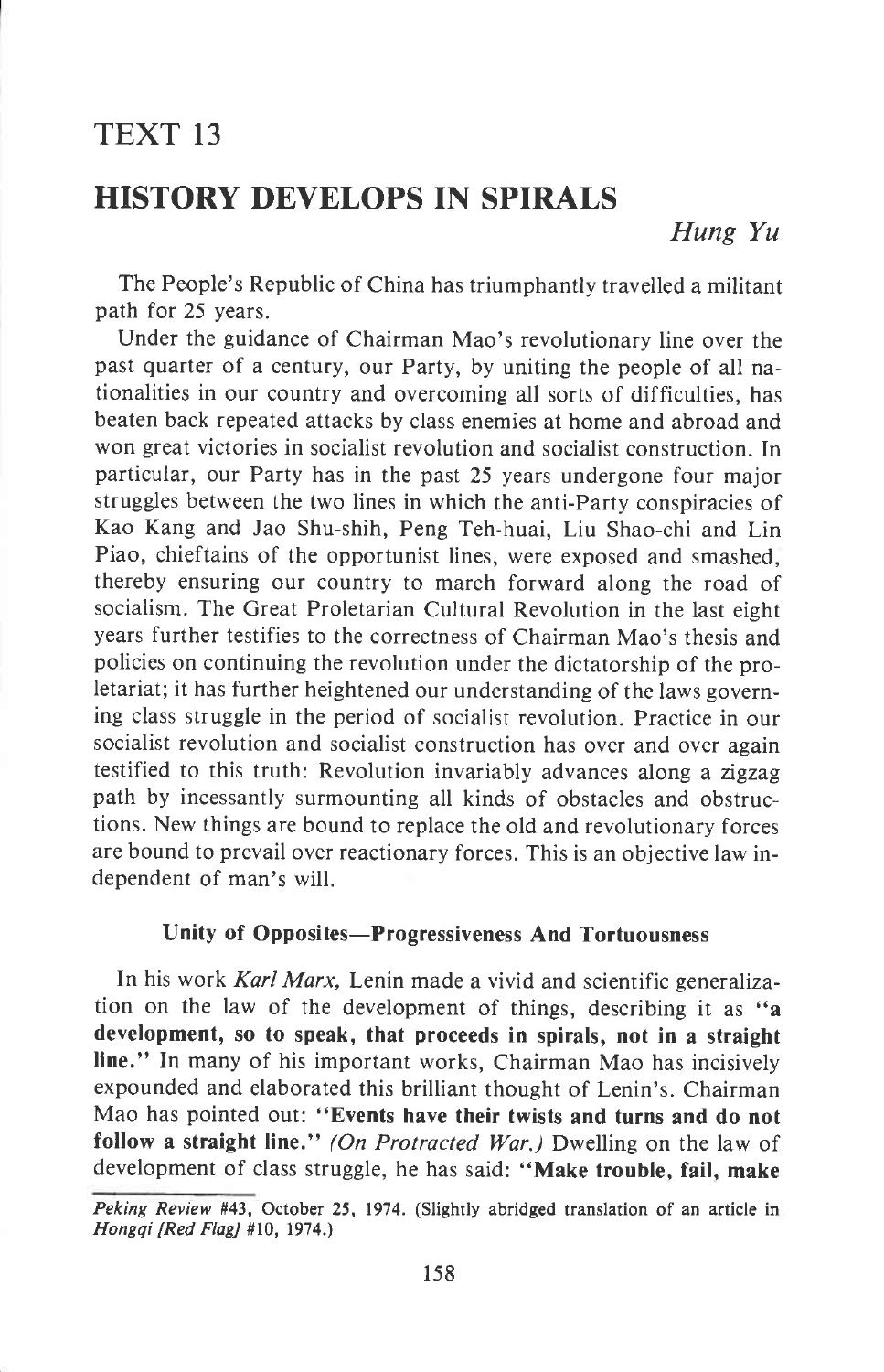trouble again, fail again...till their doom; that is the logic of the imperialists and all reactionaries the world over in dealing with the people's cause, and they will never go against this logic. This is a Marxist law." "Fight, fail, fight again, fail again, fight again. . . till their victory; that is the logic of the people, and they too will never go against this logic. This is another Marxist law." (Cast Away Illusions, Prepare for Struggle.) This teaching of Chairman Mao's points out the two diametrically different outcomes for the imperialists and reactionaries on the one hand and the revolutionary people on the other hand; he also points out that a tortuous course of development is inevitable in<br>the struggle between the revolutionary forces and counterbetween the revolutionary forces and counterrevolutionary forces. The disruption and failure of the counterrevolutionaries and the failure and success of the revolutionary people are two aspects which are interlinked and can transform themselves into each other. The alternate appearance of these two aspects in the course of revolutionary struggle is a concrete manifestation of the law of spiral development.

Why do things develop in spirals? It is because in each thing there is the contradiction between its new and its old aspects and the two aspects of the contradiction are united and at the same time opposed to each other, thereby pushing the development of things. The course of development of things from a low to a high stage is one in which the new things develop through continuously defeating the old. To conquer the old and replace it, a new thing is bound to meet with strong resistance from the old; only by repeated and fierce struggles can the new thing grow in strength and rise to predominance, and only thus can the old thing be weakened and forced to perish gradually. Therefore, in spite of the fact that the general direction of the development of things is a forward movement from a low to a high stage, it cannot advance in a straight line. The inevitable phenomenon in the actual process of development is that there are twists and turns of varying degrees at one time or another. Chairman Mao has said: "Like every other activity in the world, revolution always follows a tortuous road and neyer <sup>a</sup> straight one." (On Tactics Against Japanese Imperialism.) This is because there is a process of development for the revolutionary forces to grow and for the counter-revolutionary forces to perish, and it is not possible for the former to completely defeat and annihilate the latter overnight. This is also because the cognition of objective laws, the leap from the realm of necessity to the realm of freedom, requires a process of accumulating experience-from without experience to having experience, from less experienced to more experienced. Only by repeated comparisons between positive and negative experiences can one achieve a correct understanding of the law of the development of revolution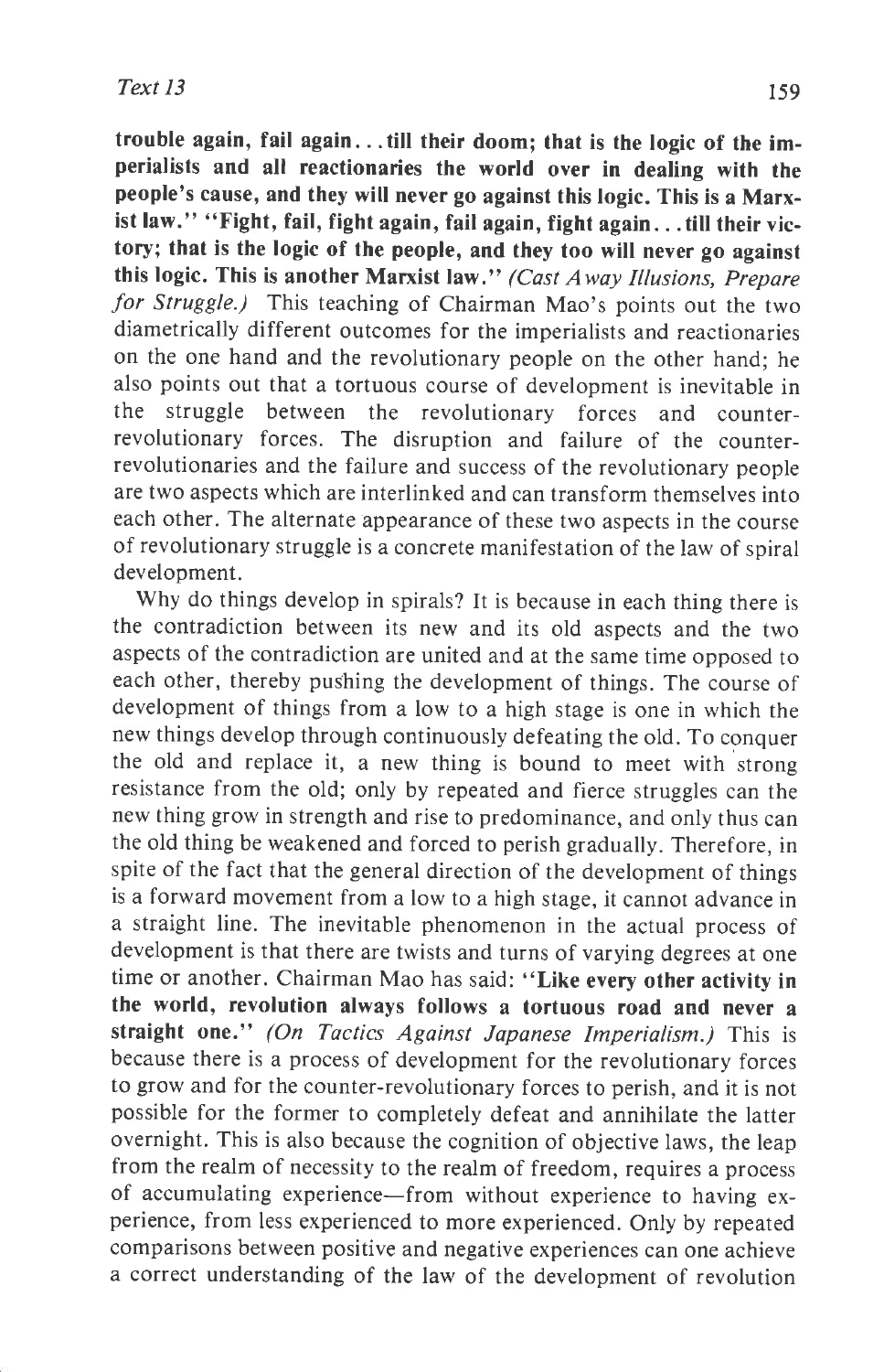and consciously apply this law to accomplish the revolutionary tasks.

Spiral development only approximates a series of circles, but each cycle is not a simple repetition of the previous one and does not return to where it started. As Chairman Mao has summed up: "With each cycle the content of practice and knowledge rises to a higher level." (On Practice.) Superficially, reversals and zigzags look like going out of the right path, but actually every time a reversal or a twist and turn is overcome, it is invariably accompanied by a victory and progress, thereby pushing the thing to a new stage. Compared with the old stage, every new one is brought to a comparatively higher plane and by no means returns to the original place. The unity of opposites-the progressiveness and tortuousness of development of things-makes up the complicated spiral movement. The viewpoint that things develop in <sup>a</sup> straight line negates the tortuous nature of the development of things, and the viewpoint that things move in a circle negates the progressive nature of the development of things; both negate the dialectical unity of the progressive and tortuous nature, and will inevitably lead to the metaphysical quagmire.

The history of development of human society over the past several thousand years is a history of spiral development full of twists and turns. Revolutions in the past, be it the replacement of the slave system by the feudal system, or the replacement of the feudal system by the capitalist system, involved dozens or hundreds of years of repeated and tortuous struggles centring around progress and retrogression, restoration and counter-restoration. Since the replacement of one system of exploitation by another system of exploitation involved such a process of development, the socialist revolution in which socialism triumphs over capitalism and which makes final elimination of the system of exploitation and classes its goal, will by no means be smooth sailing. The struggles involved will be more tortuous and protracted than those of any previous revolution and tremendous efforts have to be exerted. Chairman Mao has taught us: "New things always have to experience difficulties and setbacks as they grow. It is sheer fantasy to imagine that the cause of socialism is all plain sailing and easy success, without difficulties and setbacks or the exertion of tremendous efforts." (On the Correct Handling of Contradictions Among the People.) Chairman Mao said this in 1957. Practice in the past 17 years has greatly heightened our understanding of this viewpoint, After the seizure of political power by the proletariat, the overthrown reactionary classes refuse to take their defeat lying down. They are bound to come out to engage in sabotage and disruption to get back their lost "paradise" and look for agents in the ranks of the Communist Party as their political representatives for staging a come-back. In addition, the socialist revolution in the realm of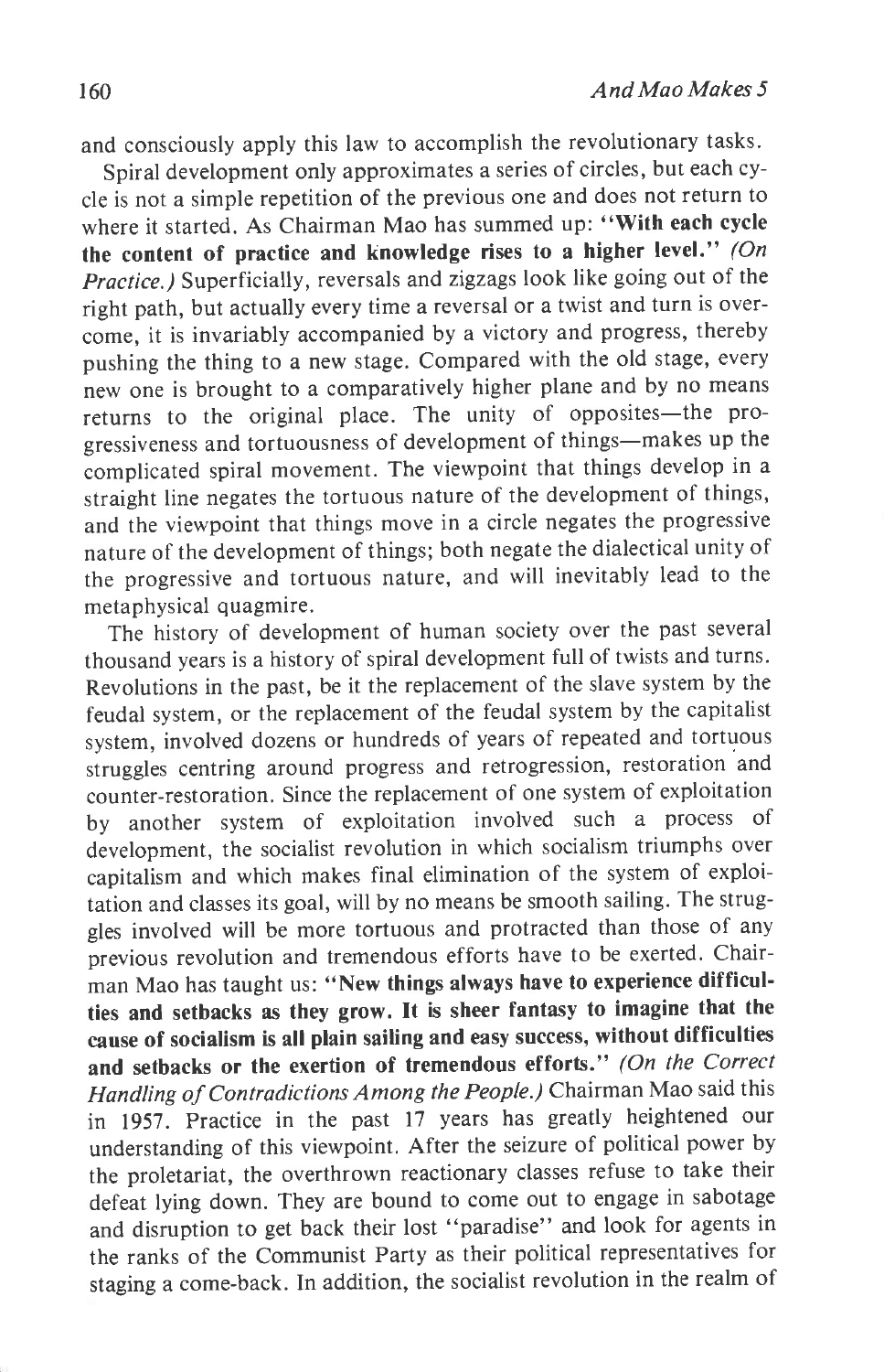the superstructure will be more arduous than before owing to the thousands of years of influence of the exploiting classes' traditional ideas. It will take a considerably long period of time to decide the question of which will win out, the proletariat or the bourgeoisie, in the political and ideological spheres. Class struggle and the two-line struggle at home always coordinate with the class struggle abroad. The domestic class enemies are bound to work hand in glove with the imperialists and social-imperialists and make trouble whenever they have the opportunity to do so. Therefore, after the seizure of political power, the proletariat faces the heavy task of strengthening the dictatorship of the proletariat, consolidating the worker-peasant alliance, uniting the people of various nationalities, and persisting in continuing the revolution under the dictatorship of the proletariat. Much work remains to be done. The proletariat must sum up the positive and negative experiences in the protracted and repeated struggles and continue to deepen its understanding of the law of socialist revolution and socialist construction. Only in this way can it overcome hardships and obstructions on the path of advance, defeat the bourgeoisie and all other exploiting classes and realize communism.

#### Zigzag Course of Development in China's Socialist Cause

Our socialist cause in the past 25 years has developed along a zigzag course in the struggle between the two classes, the two roads and the two lines. Speaking at the Second Plenary Session of the Seventh Central Committee of the Chinese Communist Party in 1949, Chairman Mao clearly pointed to the principal contradictions at home and internationally in the period of socialist revolution and foresaw the protracted and complex nature of the struggle between the proletariat and the bourgeoisie. He thus set forth a correct line and laid down the basic steps and various principles and policies for the transition from the newdemocratic revolution to the socialist revolution.

In the years immediately after the birth of New China, the Party led the people of the whole country in rehabilitating the national economy and carrying out the *san fan* and *wu fan* movements (the movement against the three evils-corruption, waste and bureaucracy-and the movement against the five evils—bribery of government workers, tax evasion, theft of state property, cheating on government contracts, and stealing economic information for private speculation). It put forward the general line for socialist industrialization and socialist transformation of agriculture, handicrafts and capitalist industry and commerce, and got the First Five-Year Plan (1953-57) for socialist construction go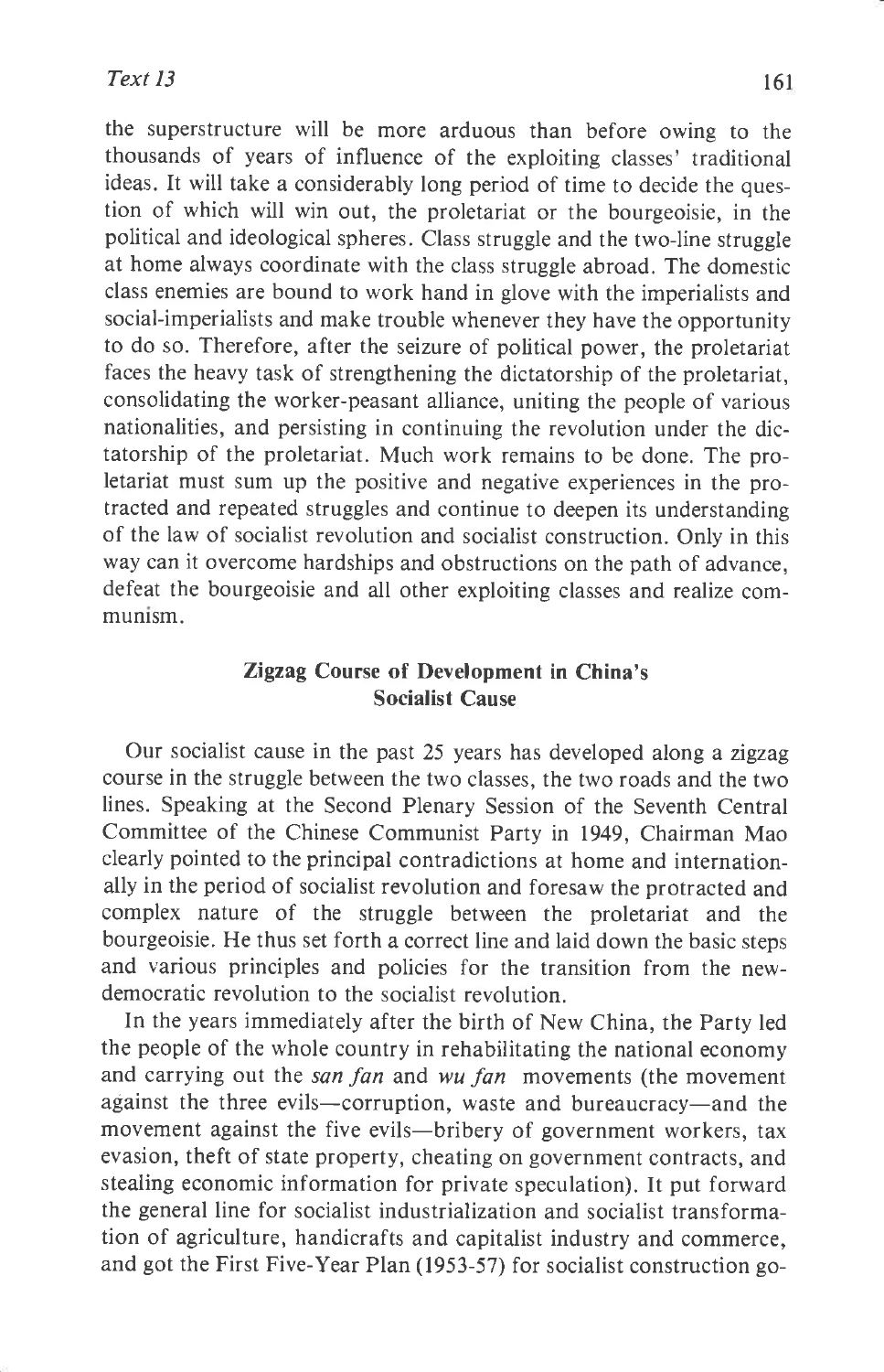ing. The vigorous development of socialist revolution and construction filled the people throughout the country with joy and elation, but at the same time it evoked bitter hatred and fear on the part of the class enemies at home and abroad.

Bourgeois careerists Kao Kang and Jao Shu-shih who had wormed their way into the Party ganged up in an anti-Party alliance and wildly carried out conspiratorial activities, vainly trying to split our Party, usurp the supreme power in the Party and the state and obstruct the advance of socialism. Chairman Mao led the whole Party to expose and shatter in good time the Kao-Jao anti-Party alliance and rallied all Party members and the people of the whole country to bring about an upsurge in socialist transformation of the ownership of the means of production.

The bourgeoisie, however, did not take its defeat lying down. Taking advantage of the rectification campaign in 1957, it unleashed another furious attack on the Party. This fully showed that, with the socialist revolution on the economic front alone, the socialist system under the dictatorship of the proletariat still was not secure and it was imperative to carry out a thoroughgoing socialist revolution on the political and ideological fronts. Under the guidance of Chairman Mao's thesis on continuing the revolution under the dictatorship of the proletariat, the nation started a vigorous struggle to beat back the bourgeois Rightists and once again repulsed the bourgeoisie's large-scale frenzied attacks, thereby giving great impetus to the rapid development of socialist revolution and construction.

Having summed up the experiences, both positive and negative, of socialist construction at home and abroad, Chairman Mao put forward the general line of "going all out, aiming high and achieving greater, faster, better and more economical results in building socialism." Hence the excellent situation marked by the big leap forward in the national economy and the establishment of the people's communes in 1958. But the struggle in the political and ideological spheres remained very intense, At the Lushan Meeting in 1959, the Peng Teh-huai anti-Party clique took the field, frantically attacking the general line, the big Ieap forward and the people's commune in a futile effort to split our Party and check the onrushing torrent of socialism. chairman Mao led the whole Party in meeting the onslaught head-on and crushing the Peng Teh-huai Right oppportunist clique whose plots fell through.

With the daily deepening of the socialist revolution, the Liu Shao-chi renegade clique ran wild in carrying out counter-revolutionary activities. During the period when China had temporary economic difficulties due to three successive years of natural disasters and sabotage by the Soviet revisionist renegade clique, Liu Shao-chi and his followers openly trumpeted and pushed the revisionist line of san zi yi bao (the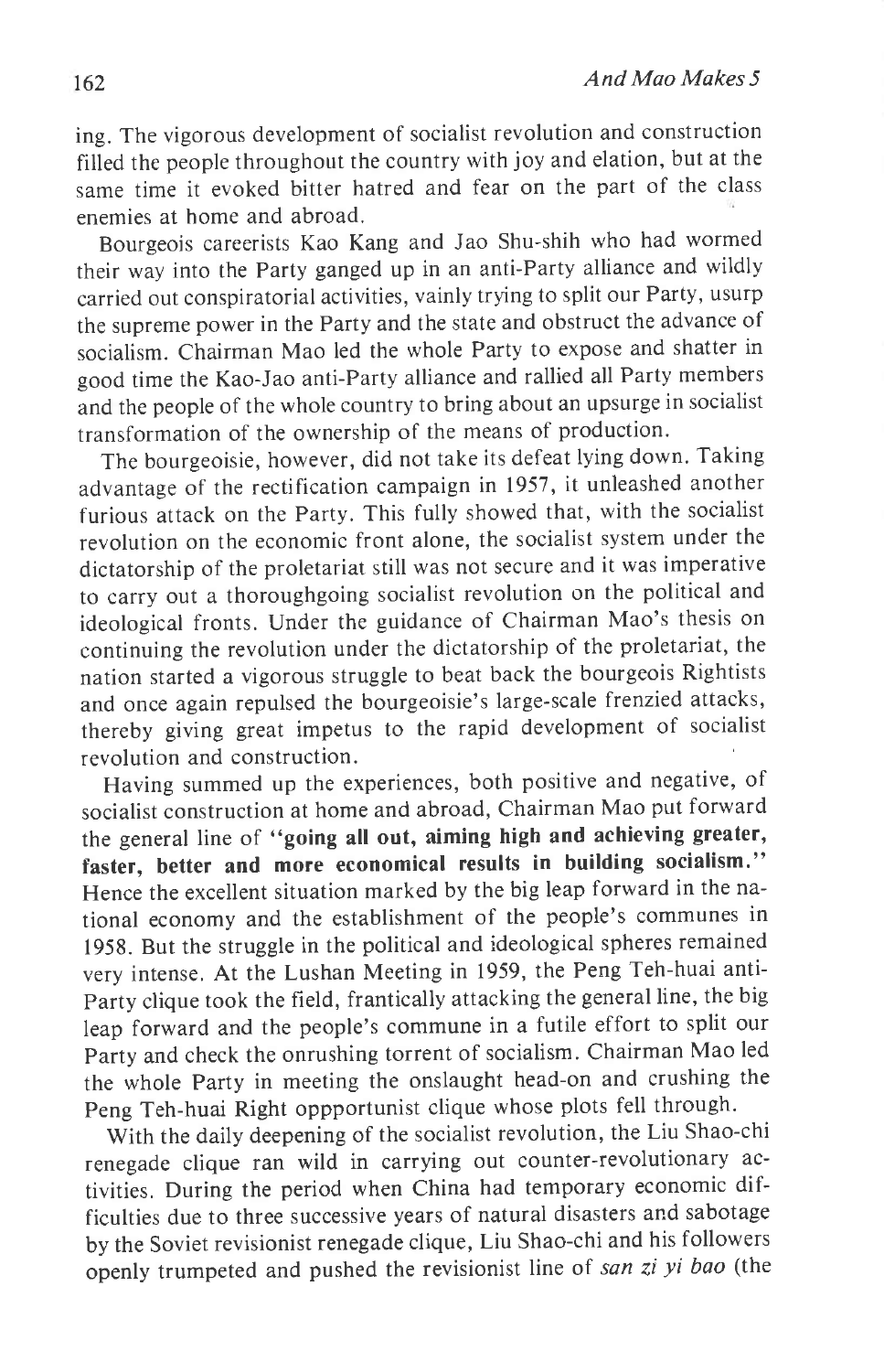extension of plots for private use, the extension of free markets, the increase of small enterprises with sole responsibility for their own profits or losses, and the fixing of output quotas based on the individual households) and of san he yi shao (the liquidation of struggle against the imperialists, reactionaries and modern revisionists, and the reduction of assistance and support to the revolutionary struggles of the people of various countries). They spared no effort in their criminal activities to restore capitalism in the political, ideological as well as economic spheres.

At the Tenth Plenary Session of the Eighth Central Committee of our Party in September 1962, Chairman Mao summed up the historical experience of the dictatorship of the proletariat at home and abroad, advanced in a more comprehensive way the Party's basic line for the entire historical period of socialism and issued the great call: "Never forget classes and class struggle." Immediately afterwards, Chairman Mao initiated the socialist education movement on a nationwide scale, criticized Liu Shao-chi's reactionary bourgeois line which was "Left" in form but Right in essence, set in motion the revolution in Peking opera and other cultural and art fields and launched the criticism of Hoi Jui Dismissed from Office (a bad opera designed to reverse the verdict passed on the Right opportunists), thus ushering in the Great Proletarian Cultural Revolution.

The reversals and zigzags of the struggles in the Creat Proletarian Cultural Revolution were even more soul-stirring. Under the leadership of Chairman Mao, the entire Party and the people of the whole country, having broken through all kinds of obstacles and gone through arduous struggles, finally smashed the bourgeois headquarters with Liu Shao-chi as its ringleader. But the struggle did not end there.

The bourgeois careerist and conspirator Lin Piao, who "lodged for a time" in the Party, jumped out to continue Liu Shao-chi's counterrevolutionary activities. He negated the Great Proletarian Cultural Revolution, attacked the socialist new things and plotted to launch <sup>a</sup> counter-revolutionary armed coup d'etat, subvert the dictatorship of the proletariat and restore capitalism, all in a vain effort to turn socialist New China back into the semi-feudal and semi-colonial China of old. With deep insight, Chairman Mao saw through all this and led the whoie Party in exposing in good time the Lin Piao anti-Party clique and smashing its counter-revolutionary machinations to restore capitalism by following Confucius' precept of "restraining oneself and returning to the rites."

The purpose of the current deepening movement to criticize Lin Piao and Confucius is precisely to thoroughly repudiate the Lin Piao anti-Party clique and its revisionist line, criticize the doctrines of Confucius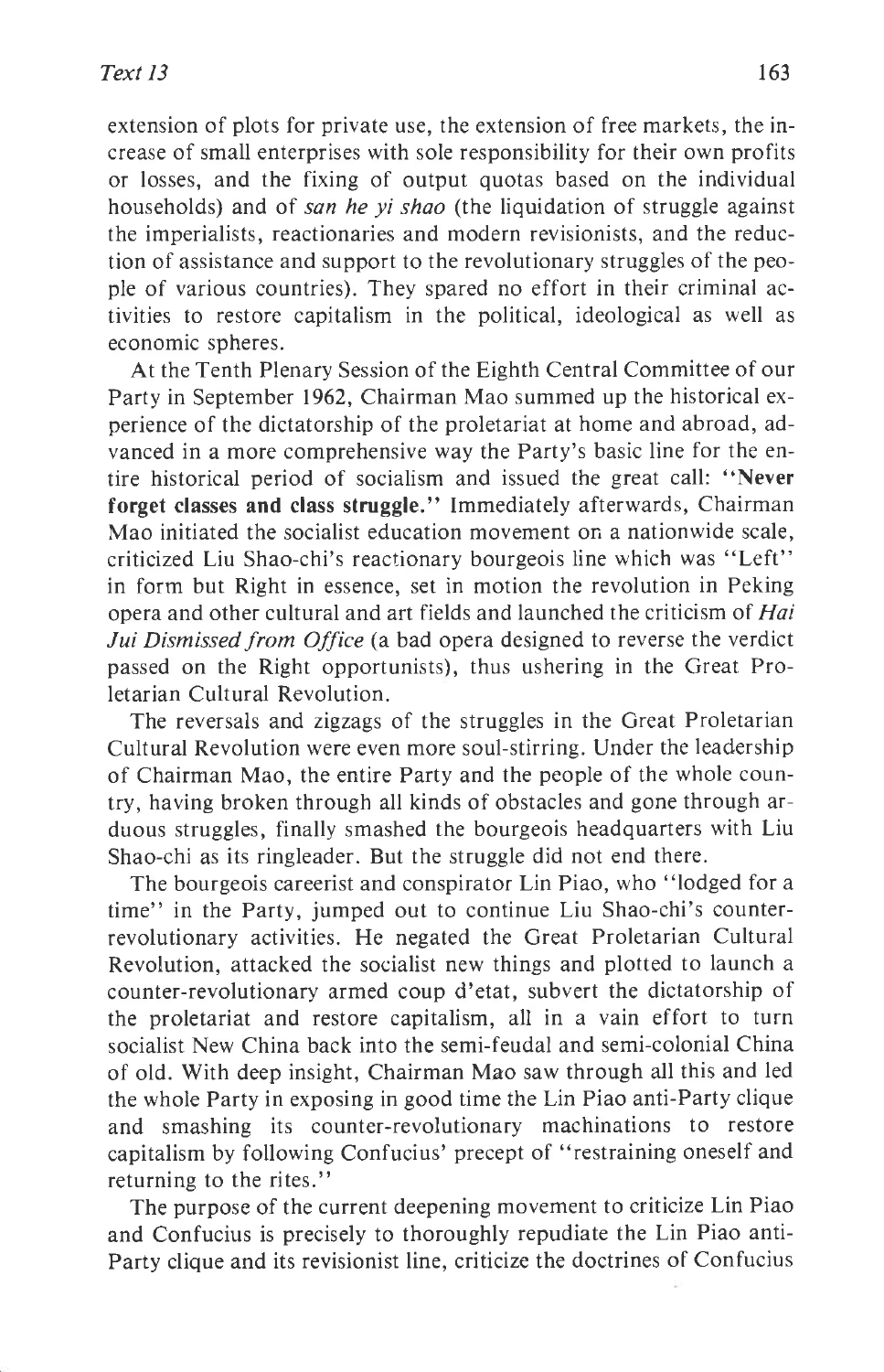and Mencius-the ideology of the reactionary decadent classes promoted by Lin Piao, consolidate and develop the tremendous achievements of the Great Proletarian Cultural Revolution and further strengthen the dictatorship of the proletariat. Historical experience has proved that each and every victory in the socialist cause has been won through repeated struggles. The socialist revolution in the days ahead will, as in the past, move forward along a spiral course in class struggle and the struggle between the two Iines.

#### Overcome Metaphysical Yiewpoint of Straight-Line Development of History

In order to observe and analyse the situation in the revolutionary struggle from the viewpoint that history develops in spirals, it is necessary to do away with the metaphysical viewpoint which holds that history develops in a straight line. Lenin pointed out: "Human" knowledge is not (or does not follow) a straight line, but a curve, which endlessly approximates a series of circles, a spiral." (On the Question of Dialectics./ In class struggle, looking at problems in a straight-line way means "all struggle and no alliance" or "all alliance and no struggle." According to Chairman Mao's directives and in the light of the historical experience of our Party, the Tenth Party Congress once again reminded us of the necessity to oppose and prevent these two kinds of one-sidedness. If one does not know that there are ups and downs, tension and relaxation in the course of struggle and that the process of alliance involves struggles against reactionary things, splittist tendencies and erroneous ideas, one does not understand the law of spiral development. Chairman Mao pointed out in the period of the War of Resistance Against Japan: "Today our Anti-Japanese National United Front policy is neither all alliance and no struggle nor all struggle and no alliance, but combines alliance and struggle." (On Policy.) To lead any major class struggle and two-line struggle to victory, it is essential to have a good grip on this Marxist policy. The "unity-criticism-unity" formula conforms to the law of spiral development and is an important method for us to correctly resolve contradictions among the people. These contradictions and those between ourselves and the enemy are two different types of contradictions. The knowledge different persons among the people have is not always the same, but they can be united on the basis of Marxism-Leninism-Mao Tsetung Thought through criticism or struggle and through distinguishing right from wrong on matters of line. And only by achieving unity can the correct line be implemented and the erroneous line overcome. Denying the existence of contradictions among the people and stressing unity alone but negating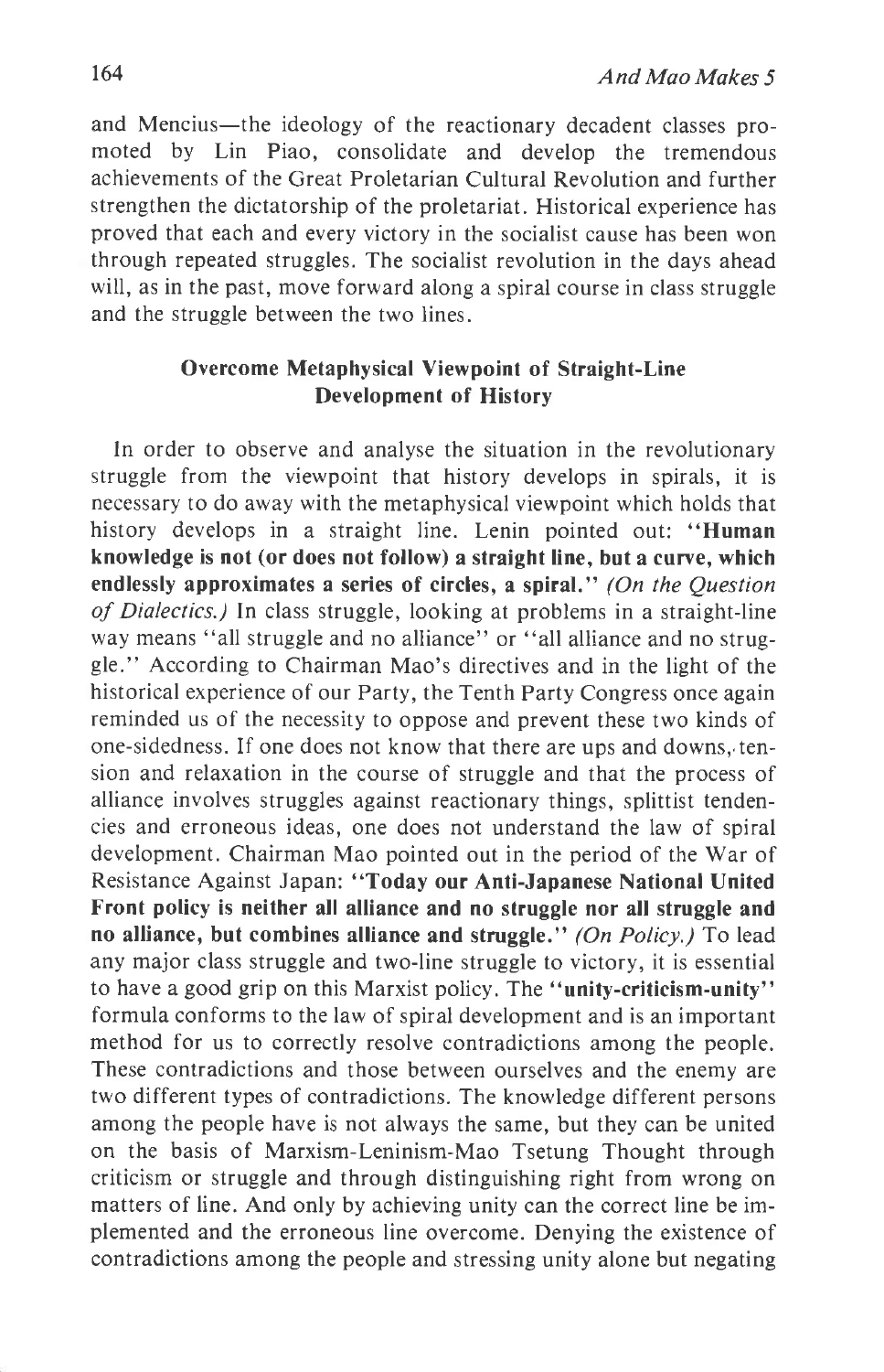struggle will of course harm the revolutionary cause. Likewise, confusing the two different types of contradictions, stressing only struggle but negating unity, and not knowing the dialectical relationship between struggle and unity and the paramount importance of revolutionary unity will also harm the revolutionary cause. Both tendencies are manifestations of seeing problems in a straight-line way and run counter to the law of spiral development. These two tendencies have occurred in our Party's history and brought losses to the cause of the Party. So we must pay attention to them and always keep in mind the historical experience of one tendency covering the other.

During the War of Resistance Against Japan, Chairman Mao used day-to-day routine such as eating and sleeping as an example to give <sup>a</sup> profound illustration of what is meant by dialectics. To those who had mistaken ideas and failed to understand the dialectical relationship between fighting heroically and abandoning territory temporarily in order to wipe out the enemy troops, Chairman Mao said: "To eat and then to empty your bowels- is this not to eat in vain? To sleep and then to get up-is this not to sleep in vain? Can questions be posed in such a way? I would suppose not." (On Protracted War.) To see things in a straightline way is in fact a metaphysical way of thinking and is like "eating without emptying the bowels" and "sleeping without getting up." Anyone using this way of thinking in observing things inevitably fails to see what is the essence and what is the appearance, which is the mainstream and which is the tributary, which is the part and which is the whole. This way of thinking leads to blind optimism and loss of vigilance when revolution develops successfully, and to indolence, helplessness, pessimism and despondency when revolution faces difficulty and twists and turns. Only by using the dialectical viewpoint of spiral development can one perceive the inevitable reversals and zigzags in the development of revolution, and only in this way can one perceive the inevitable victory of revolution even when it undergoes twists and turns, discern the orientation in the acute and complicated struggles, grasp the initiative in the struggle and guide it in the course of its development to seize victory.

The reversals and twists and turns in a revolutionary struggle have <sup>a</sup> dual character. While bringing transitory difficulties to revolution, they at the same time pave the way for still greater successes for the revolutionary cause. The revolutionary people invariably have to be educated and tempered by both positive and negative examples. It is the reversals and twists and turns in struggle that educate and temper us by negative example; after correctly summing up the experience and drawing lessons from it, we create the conditions for winning still greater victories in the revolutionary cause. The failure of the First Revolutionary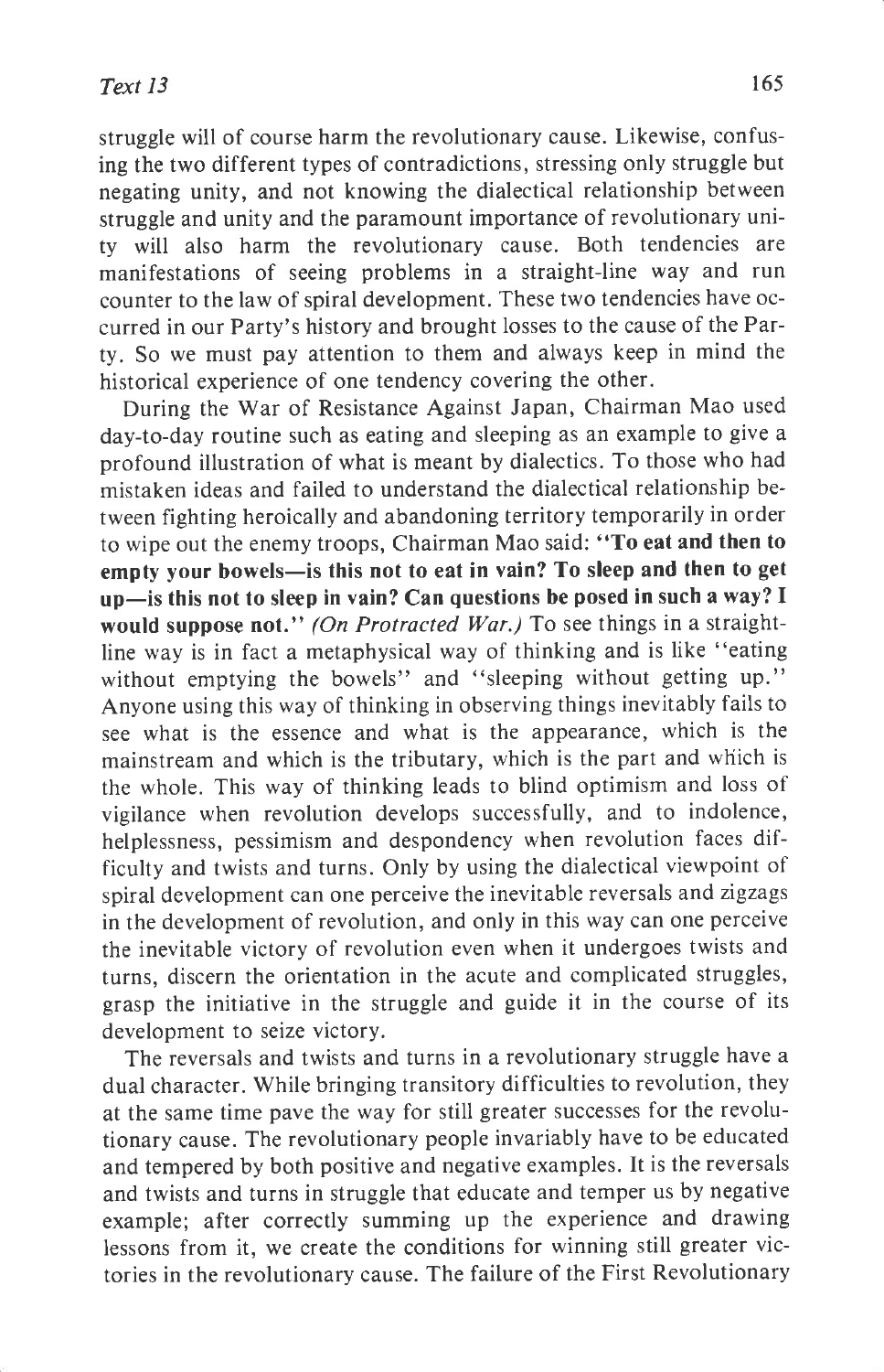Civil War in 1927 was a profound lesson to the Chinese people, enabling them to understand the extremely great importance for the proletariat to take the leadership into its own hands and grasp the Marxist truth that "political power grows out of the barrel of a gun." Guided by Chairman Mao's proletarian revolutionary line, our Party mastered the three principal magic weapons (the united front, armed struggle and Party building) for the Chinese revolution, found the correct road for encircling the cities from the rural areas and the final capture of the cities and pushed the Chinese revolution to a new stage in its development. These historical experiences are an invaluable wealth for the revolutionary people. Chairman Mao often tells the Party cadres to bear in mind the experience and lessons of the many successes and failures in our Party's history; in so doing he is teaching us to learn to analyse and correctly handle the reversals and twists and turns on the road of the revolution from a materialist dialectical point of view and to understand that such twists and turns are inevitable in the development of history. When we have studied how the reactionary classes in the past brought about a restoration and how tortuous the struggle was in consolidating the new social system, we can understand better the importance of consolidating the dictatorship of the proletariat and preventing the restoration of capitalism today.

### Twists and Turns Cannot Halt the Advance of Revolution

The reversals and twists and turns on the road of revolution are only whirlpools, big and small, in the long river of history and are of little significance. As far as the entire course of history is concerned, advance and ascendancy make up the mainstream and essence of things, while twists and turns and retrogression are only branches and transient phenomena. The proletariat is bound to defeat the bourgeoisie; socialism is bound to triumph over capitalism; Marxism is bound to prevail over revisionism-this is the established general trend of the development of history. Chairman Mao has pointed out: "The world is progressing, the future is bright and no one can change this general trend of history." (On the Chungking Negotiations./ Any reversals or twists and turns, even retrogression and the repeating of history for <sup>a</sup> while, can only affect the tempo of historical development, but can neither halt the advance of history nor change the direction of its development. Both in the past and in modern times, there have been countless reversals and twists and turns in the development of history. From Confucius (551-476 B.C.) to Yuan Shih-kai (1859-1916) and Chiang Kai-shek, and fiom Chen Tu-hsiu to Wang Ming, Liu Shao-chi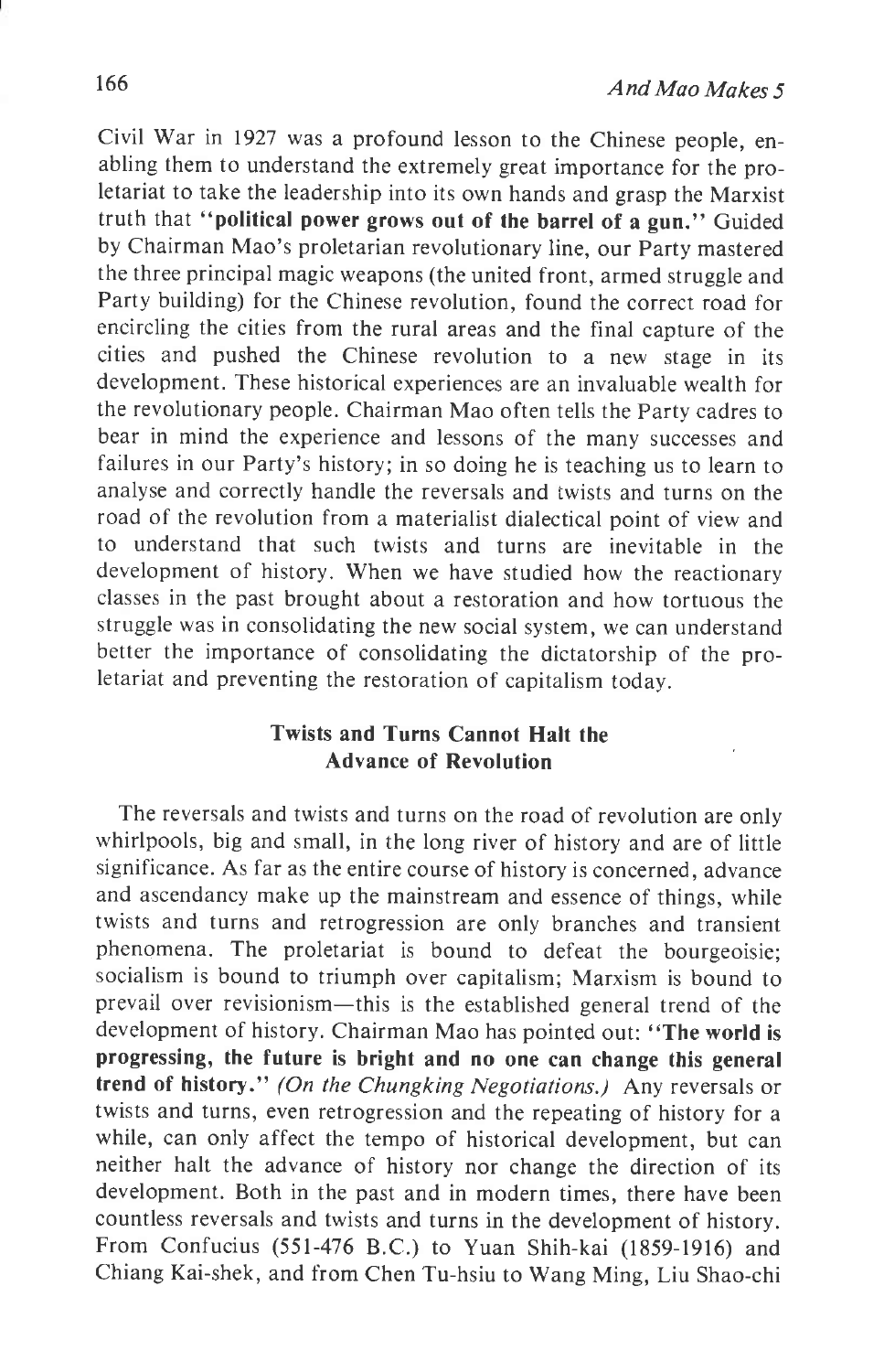and Lin Piao, all were reactionaries swimming against the tide of history. None of them succeeded in turning back the clock of history. Instead, every one of them lifted a rock only to drop it on his own feet and ended up in self-destruction.

We firmly believe that no reversals or twists and turns of any kind can obstruct the cause of revolution from advancing; this belief is based on the historical-materialist viewpoint that "the people, and the people alone, are the motive force in the making of world history." At all times the people are the masters of history and the people always want to make revolution. Led by Chairman Mao, the broad masses are firm in taking the road of socialism. The working class, the poor and lowermiddle peasants, the commanders and fighters of the Chinese People's Liberation Army, the revolutionary cadres and revolutionary intellectuals all have profound proletarian sentiments for the Party and Chairman Mao and have enormous enthusiasm for the socialist cause. As long as we have firm faith in the masses and rely on them, we can overcome any reversals or twists and turns and surmount any kind of difficulty. Both at home and abroad, class enemies all try to subvert our dictatorship of the proletariat and change our socialist system by taking advantage of the reversals or twists and turns that appear in the advance of our revolutionary cause, but all to no avail. This is because our revolutionary cause stands for the fundamental interests of the people and has won the approval and surpport of the masses.

"The correctness or incorrectness of the ideological and political line decides everything." We also firmly believe that no reversals or twists and turns of any kind can impede the advance of the revolutionary cause because our revolution is carried out under the guidance of the correct Marxist-Leninist line. Chairman Mao's proletarian revolutionary line is the product of the integration of Marxism-Leninism with the concrete practice of the Chinese revolution; it is the fundamental guarantee for winning victory in the revolution. It is entirely due to Chairman Mao's proletarian revolutionary line that we defeated imperialism and the Kuomintang reactionaries with Chiang Kai-shek as their ringleader, that we got hold of arms and seized political power and won great victories in socialist revolution and construction. When an erroneous line dominated, there were reversals and twists and turns in our struggles, causing serious damage to the revolutionary cause and even leading the revolution to failure; but when the correct line dominates, the reversals or twists and turns that appear in the course of our struggle are only partial and temporary and are not difficult to eliminate. Therefore, under the guidance of the correct line, achievements are always primary and the situation is always excellent. Having undergone tests in prolonged struggles, our Party, state organs